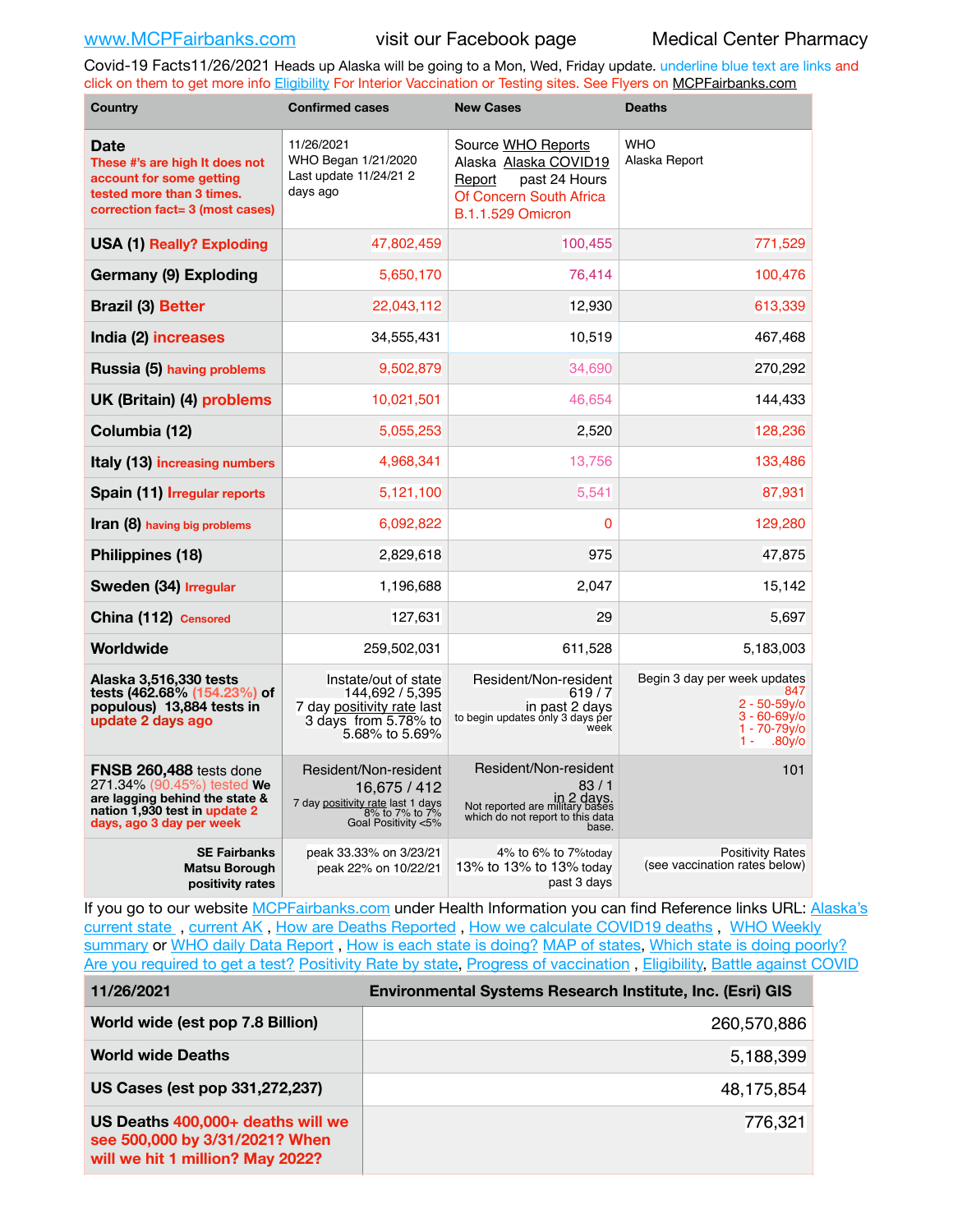# Impact of COVID-19 on the US Healthcare system

Estimated US Population 331.3 million 291.09% (97.03%) have been tested (963.5 million tests have been run) Estimated 5% of US population will test positive for Covid-19 16.56 million (currently 48.2 Million (14.55%) of population tested positive vs Alaska (19.04%) we have currently tested an est. 963.5 million based on 48.2 mill that have tested positive discount some of these numbers by 67% to account for multiple testing of same person.

If 8% will require hospitalization of the 16.56 million positive cases, we would need 1.325 million beds. Estimated by the American Hospital Association there are 800,000 staffed beds available.

The US has 2.8 hospital beds per 1000 our needs could be 56, China had 4.3, Italy 3.2, South Korea 12.3

The USNS Mercy and Comfort added 2,000 staffed beds, not ICU Of these estimated to be admitted to ICU **beds** and the set of the set of the 960,000, to ICU beds The US has 16,000 ICU beds we have 68,000-85,000 beds

 The Needs US could need 299,000 beds with ventilators  $\leq$ 16,000 ventilators

**Summation:** Estimated needs could be 1.325 million hospitalized beds for just COVID-19 patients alone. If positives represents 5% of test run, then approximately 963.5 million have been tested, we have no idea how many tests have been run or how many multiple tests conducted on the same person, resulting in 48.2 million positive tests run with 776,321 total deaths with 1,140 deaths in the past 2 days, ave 5,099/day. In AK, with 144,692 positive cases 19.04% of Alaska, 3,043 hospitalizations, and 847 deaths. Hospitalization rate is 2.10% of those that test positive, Death Rate 0.61% overall or 27.83% of those hospitalized. Those >60 y/o represent 15% of positive cases, yet represent 80% of deaths. 840,126 vaccines given equal approximately 393,640 (51.79%) completed series and 446,486 (58.75%) vaccinated once of population.

Normal ICU stay 5-7 days, estimated ICU stay for COVID-19 2-3 weeks and they could tie up a ventilator for that length of time also, helping only 1/3 as many patients.

This is why we need to flatten the curve by social spacing and only essential travel.

Expected Death (these are just estimates based on other countries) if 5% of the US Population (16.56 million) test positive we are now at 29.137 million positive (8.8%) and if

1% die = 165,600 people

2% die = 311,200 people

3% die = 496,800 people

6% die = 993,600 people obviously we have passed the 1.325 million positive cases we are at 38.176465 million so if 5% of the US population (16.56 million) test positive and 6% of those die = 993,600 deaths if no vaccine, or if 3.09% (511,704) will die, but we are 11.5% of the population, we know 1.65% die or 631,809 people. World wide death rate of positive tests actually 1.99%. The US is at 776,321 1.61% of those actually tested positive, that is 70% lower death rate than when we started in 3/2020 , started at 6%. But we are slipping Death % have gone from 1.67 to 1.82% to 1.62%. There are 7.8 Billion people in the world 331.3 million live in the US (4.2% of the world's population) 14.55% have tested positive. The US deaths represents 14.96% of the world's death numbers and 18.49% of worldwide confirmed cases we should be at 4.2%. Interesting the US has access to the greatest health care in the world, yet experienced 1 death of 5 deaths worldwide or 20% of the worlds death yet represent only 4.2% of the population. What are we doing wrong?

In comparison to the flu in the US.

CDC Estimates. From 2010 to 2016, the flu-related death rate was between 12,000 and 56,000, with the highest season being 2012 to 2013 and the lowest being 2011 to 2012. Most deaths are caused by complications of the flu, including pneumonia or a secondary bacterial infection of the heart or brain. or 2,000 to 9,333 per year. In 2020 in the US has 19 million cases 180,000 hospitalized and 10,000 (0.052%) have died, typically it is 2% will die, compared to 1.61% with COVID19. 291.09% (US), 462.68% (Alaska), & 271.34% (Fbks) are still too few to protect us from future outbreaks. Experts feel that we need either need people to get infected with the virus and develop antibodies or get vaccinated to create immune antibodies to protect us, that we need >65% of the population to have positive antibody tests and preferably 70-90%, one expert felt they would not feel confident til >85% were positive, to give assurance (herd immunity) in order to go without masks and social distancing. NY City seems to have the highest number at 20%. Testing is so important. Currently we are testing at 50.38 Million tests per month. At this rate to test everyone once it will take 6.51 months or over 0.67 years. To test 3 times it would take 19.53 months or almost 2 years still from now

The [Flu](https://lnks.gd/l/eyJhbGciOiJIUzI1NiJ9.eyJidWxsZXRpbl9saW5rX2lkIjoxMDMsInVyaSI6ImJwMjpjbGljayIsImJ1bGxldGluX2lkIjoiMjAyMTAyMjYuMzYwNDA3NTEiLCJ1cmwiOiJodHRwczovL3d3dy5jZGMuZ292L2ZsdS93ZWVrbHkvb3ZlcnZpZXcuaHRtIn0.ePMA_hsZ-pTnhWSyg1gHvHWYTu2XceVOt0JejxvP1WE/s/500544915/br/98428119752-l) (Influenza kills approximately 1-2% of those infected ([1.6% positivity in Alaska](http://dhss.alaska.gov/dph/Epi/id/SiteAssets/Pages/influenza/trends/Snapshot.pdf) zero deaths for flu), SARS killed 800 people total, COVID19 appears to kill 1.61% (776,321) of those that test positive (14.55% of US COVID) or 19.5% less deadly than the flu and seems to be more contagious. (Seems to spread more readily) Flu [rates dropped from 300 to single digits this year](https://lnks.gd/l/eyJhbGciOiJIUzI1NiJ9.eyJidWxsZXRpbl9saW5rX2lkIjoxMDEsInVyaSI6ImJwMjpjbGljayIsImJ1bGxldGluX2lkIjoiMjAyMTAyMjYuMzYwNDA3NTEiLCJ1cmwiOiJodHRwOi8vZGhzcy5hbGFza2EuZ292L2RwaC9FcGkvaWQvUGFnZXMvaW5mbHVlbnphL2ZsdWluZm8uYXNweCJ9.oOe3nt2fww6XpsNhb4FZfmtPfPa-irGaldpkURBJhSo/s/500544915/br/98428119752-l) note the start of mask wearing impacted flu numbers. Alaska has 144,692 so far 16,675 in Fairbanks or 1 of every 9 of Alaskans, and with 101 of 847 deaths 1 in 8, the first case was transient foreign airline crew member. Interesting, the Source of Alaska's SARS-Cov2 virus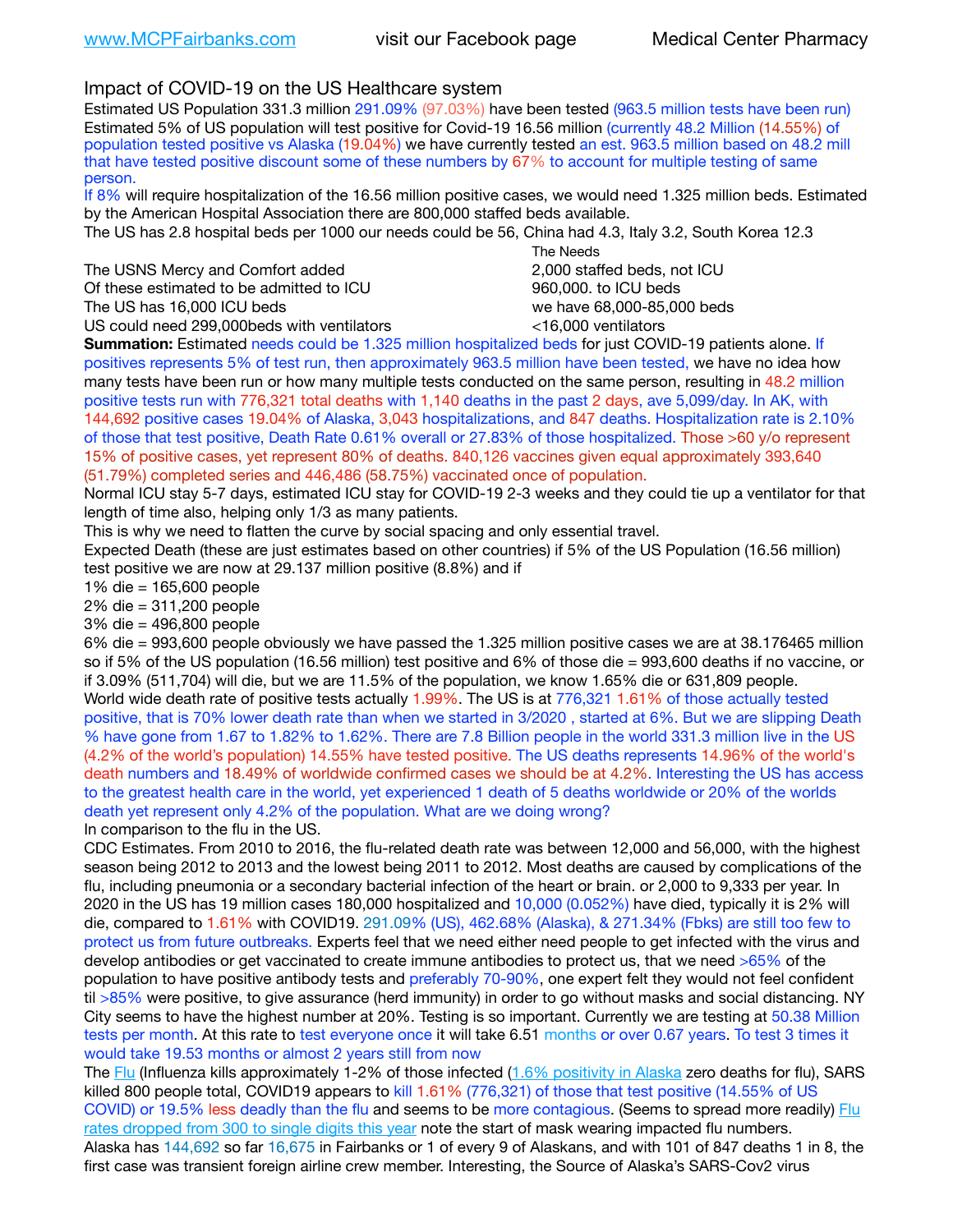[www.MCPFairbanks.com](http://www.MCPFairbanks.com) visit our Facebook page Medical Center Pharmacy

originated not from East Asia by travelers or the west coast (Washington where it was first observed) , but came from the east coast of the US, and they were inoculated first from Europe, accordingly from New York's Governor and CDC. Currently 40 Variants known, only 14 of major concern in the US. (Europe's (china's)) Primary, plus an Ohio variant (COH.20G/501Y), California, [UK](https://www.cdc.gov/coronavirus/2019-ncov/transmission/variant-cases.html) (B.1.1.7), (7) South African (1.351), South African (Omicron B.1.1.529), India (Delta), Delta-Plus, Peru (Lambda(C.37)), Mu (Columbia) and (2) Brazil (P.1), we have seen 6, Europe's (China) [variant,](https://www.webmd.com/lung/news/20210318/cdc-who-create-threat-levels-for-covid-variants?ecd=wnl_cvd_031921&ctr=wnl-cvd-031921&mb=kYbf7DsHb7YGjh/1RUkcAW0T6iorImAU1TDZh18RYs0=_Support_titleLink_2) California, Brazil, UK, South Africa (Omicron) (B.1.1.529), India (delta) now representing 96% of new tests, Mu (Columbia) the latest in Alaska so far, the last 5 in particular as they have a 50% increase in transmissibility vs 20% in the others over the China variant, the delta variant is 50% more transmissible than the UK (B.1.1.7)version, Mu(Columbia). For the latest in [Variance issues in Alaska](https://akvariants.github.io)

**Best practice protection** is good personal Hygiene do not touch eyes, nose, mouth, wash hands frequently for at least 20-30 seconds, before you touch your face, and observe personal spacing of 6-18 feet. Remove your shoes in your house, frequently clean surface areas, let the cleaner sit 15-20 sec before wiping off. **We are recommending to wear any kind of mask.**

Drug treatment is being researched, but as yet not been verified, only suggested. Best to isolate those sick and isolate those most susceptible (old and preconditioned with risk factors)

**Risk factors:** Cardiovascular disease (56.6%), Obesity (41.7%), Diabetes (33.8%), age >60, respiratory problems, especially smokers or those who vape, High Blood Pressure

If you have been exposed self isolate for 2-4 weeks

One episode in China, a man tested negative for 27 days before showing symptoms. So Isolation may want to be considered up to 4 weeks not just 10-14 days.

Italy 1 in 10 positive cases admitted to ICU due to Hypoxic failure requiring mechanical ventilation. In NY it was 1 in 7 that required hospitalization, of the 5700 hospitalized 2634 were discharged (79% (2081)) or added (21%(553)), 9 in 10 put on a ventilator died.

Public policy development and education is important.

## **How Long does Covid-19 stay on objects**

| Air (droplets in air, sneeze/cough) | up to 3 hours |
|-------------------------------------|---------------|
| Copper                              | 4 hrs         |
| skin (SARS-COV2)                    | 9.04 hrs      |
| droplets on skin (sneeze)           | 11 hours      |
| Cardboard (Amazon Box)              | 24 hrs        |
| Plastic surfaces/Stainless Steel    | 72 hour       |
|                                     |               |

(Influenza virus 1.82 Hrs)









# Updated graph numbers.

| Project outward      |                        |  |  |
|----------------------|------------------------|--|--|
| Exhalation can spray | $1.5$ m $(4.9$ ft)     |  |  |
| spittle (droplets)   |                        |  |  |
| Coughing             | $2 \text{ m}$ (6.6 ft) |  |  |
| Sneeze               | 6 m (19.7 ft)          |  |  |
|                      |                        |  |  |

Development of immune response

Early viral testing tests to see if you currently have the virus.

> Later antibody testing tells us if you have been exposed and survived. But does not tells us if you have immunities to the virus. We will need to have both tests done in order to open the community.. Viral Antigen and Viral RNA tells us you have the disease and can spread the disease and if you can or are currently sick. IgM (short term) and IgG (long term antibodies) tells us you have experienced the virus or had the vaccine, and got over it. You may be resistant if your [antibody levels](https://www.cdc.gov/coronavirus/2019-ncov/lab/resources/antibody-tests.html) are high enough. [Current](https://l.facebook.com/l.php?u=https://www.itv.com/news/2020-10-26/covid-19-antibody-levels-reduce-over-time-study-finds?fbclid=IwAR3Dapzh1qIH1EIOdUQI2y8THf7jfA4KBCaJz8Qg-8xe1YsrR4nsAHDIXSY&h=AT30nut8pkqp0heVuz5W2rT2WFFm-2Ab52BsJxZZCNlGsX58IpPkuVEPULbIUV_M16MAukx1Kwb657DPXxsgDN1rpOQ4gqBtQsmVYiWpnHPJo2RQsU6CPMd14lgLnQnFWxfVi6zvmw&__tn__=-UK-R&c%5B0%5D=AT1GaRAfR_nGAyqcn7TI1-PpvqOqEKXHnz6TDWvRStMnOSH7boQDvTiwTOc6VId9UES6LKiOmm2m88wKCoolkJyOFvakt2Z1Mw8toYWGGoWW23r0MNVBl7cYJXB_UOvGklNHaNnaNr1_S7NhT3BSykNOBg) [View of antibodies/](https://www.livescience.com/antibodies.html) [immunity](https://www.livescience.com/antibodies.html)[.](https://www.itv.com/news/2020-10-26/covid-19-antibody-levels-reduce-over-time-study-finds) We have tested currently 462.68% (154.23%) of the Alaskan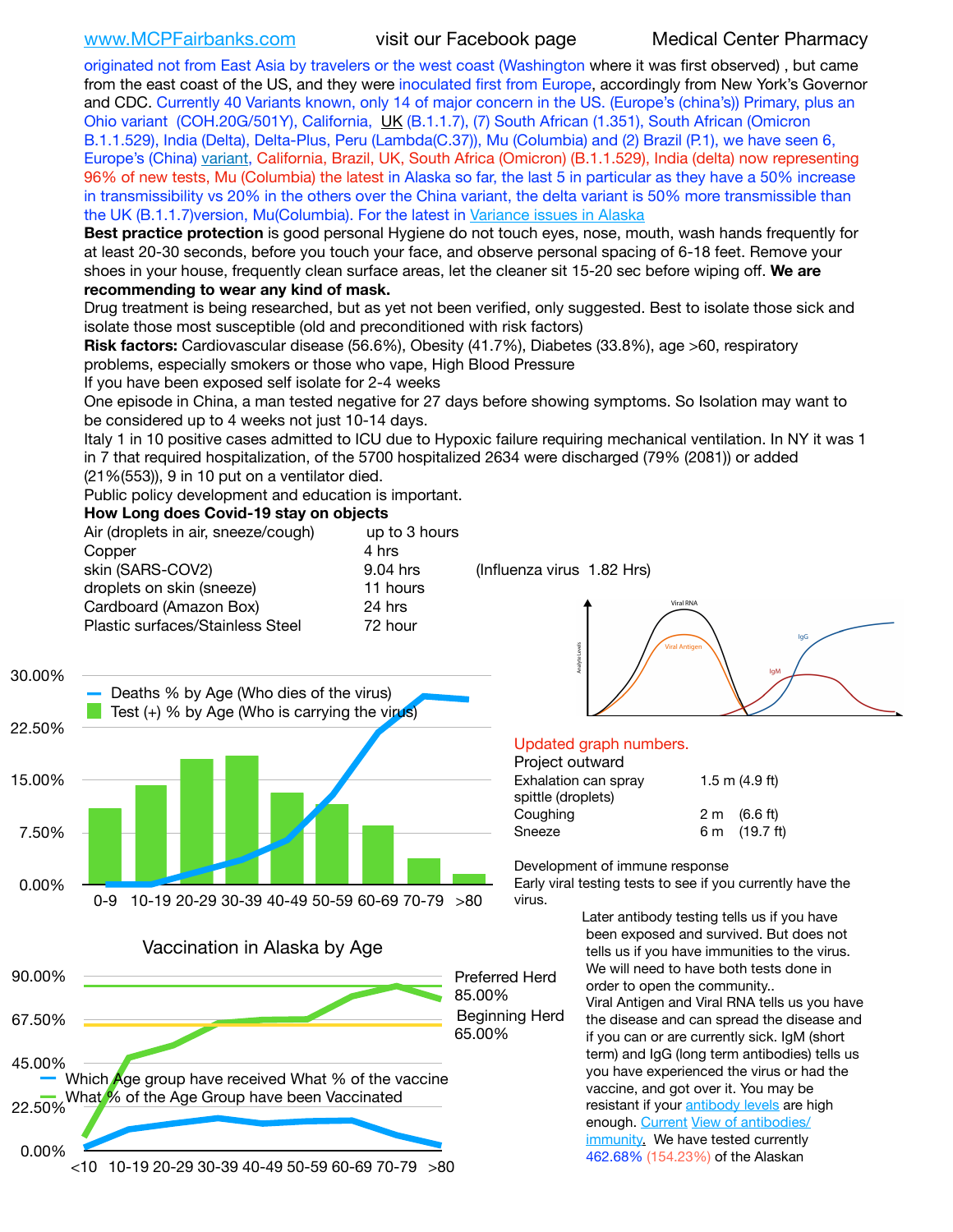population and over little over 291.09% (97.03%) of the US population, discount these numbers by 67% to reflect multiple testing of the same person. To be safe, we need at least 25% to see if we are making progress, [60%](https://www.jhsph.edu/covid-19/articles/achieving-herd-immunity-with-covid19.html) to [barely qualify](https://www.nature.com/articles/d41586-020-02948-4) to be safe, and [70-90%](https://www.mayoclinic.org/herd-immunity-and-coronavirus/art-20486808) to be assured we will not see a second wave of sickness. Some experts will [not feel safe til we are at 85%](https://www.bannerhealth.com/healthcareblog/teach-me/what-is-herd-immunity). See bottom of last page to see how and where in Alaska do we and each of the boroughs stack up, compared to other states and the nation.

Three types of clinical laboratory COVID-19 or SARS-CoV-2 tests are being developed:

 Molecular Gene sequencing (current method), Viral antigen (testing parts of the virus), Host antibody tests (serology). They detect the virus in different ways.

Mask & <u>Mask Usage</u>: N95 filter out 95% of the particles in the air 3 microns in size or larger.<br>19.12 microns in size

| iviulu sizes die duuut                                   |                        |                           |  |  |  |  |
|----------------------------------------------------------|------------------------|---------------------------|--|--|--|--|
| <b>Conflict</b>                                          | Combat<br><b>Death</b> | Past <sub>2</sub><br>days |  |  |  |  |
| Revolutionary<br>War                                     | 8,000                  |                           |  |  |  |  |
| Civil War                                                | 214,938                |                           |  |  |  |  |
| World War I                                              | 53,402                 |                           |  |  |  |  |
| World War II                                             | 291,557                |                           |  |  |  |  |
| <b>Korean Conflict</b>                                   | 33,686                 |                           |  |  |  |  |
| Vietnam                                                  | 47,424                 |                           |  |  |  |  |
| <b>Gulf War</b>                                          | 149                    |                           |  |  |  |  |
| Afghanistan                                              | 1,833                  |                           |  |  |  |  |
| Iraq                                                     | 3,836                  |                           |  |  |  |  |
| 1918 Flu                                                 | 675,000                |                           |  |  |  |  |
| 9/11 deaths                                              | 2,977                  |                           |  |  |  |  |
| <b>COVID19 deaths</b><br>from 1/20/2020 to<br>11/26/2021 | 776,321                | 1,140                     |  |  |  |  |

10-12 microns in size. Bacteria are larger, so is dust, Gas molecules and viruses are smaller. PM2.5 are 2.5 microns in size. **Viruses** can be 1 micron in size, 0.3 micron in size, or 0.1 microns in size, so they **will pass right through**. **We recommend wearing any mask, the mask may provide up to 5 times the protection** ver **wearing no mask at all**. It still **does not protect** the wearer from contracting the infection, it **can inhibit** the spreading, something is **better than nothing at all**. **Remember there is a clean side ( the side towards you) and a dirty side,** the side to the contaminated air is dirty. If you are COVID positive then this is reversed.

When handling the mask, do not touch the dirty side and then touch your face, Wash properly your hands first after touching the dirty side before touching your face. If you are infected the dirty side is the inside surface of the mask. Wash your homemade mask in hot water wash >133F (for at least 10 minutes) and rinse to sanitize with high heat >133F Plus and a weak bleach or peroxide (not Both) the mask. Daily if possible. If you are a frontline health care provider with a homemade fabric mask 2 hours. Do not touch the dirty side.

**Mask usage: 5/13/21 While the CDC** has changed it's recommendations for those who have gotten vaccinated to go mask free, except on Mass Transportation such as buses and airline, or when in crowded situations, like concerts.

Those that have not been vaccinated are still advised need to wear a mask, they are now the population at risk.

The risk has now increased for those non-vaccinated folks. They no longer have the masked people in the community to protect them. While those who have been vaccinated will not get sick or as sick. They can still pass, much more easily without the masks, the virus to those who have not been vaccinated to make them sick.

Therefore, it is even **more imperative** that those that have not been vaccinated, wear a mask to protect themselves, or get vaccinated. The sea of those with the potential to have the virus now are those <12 y/o of age, those >  $12y$ /o who have not been vaccinated, or those who have been vaccinated and are transitory carriers. Currently, this is about 50% of the US population and about 60% of the Alaskan population. And about 80% of all children under 18y/o at this moment.

**Alcohol solutions** should be 60-80% alcohol **70%** is optimal. **Keep wet and rub 30 seconds**, or Happy Birthday song sung 3 times. **Hydrogen peroxide diluted to 2%** or 4 teaspoonful per quart of water (20ml per 946ml) Bleach the same ratio **Vinegar and ammonia are good cleaning agents, but not disinfectants**. **Do not mix** any of these agents together, toxic fumes can result. **Disinfectants, in order to be effective**, should remain on the applied surface, to be cleaned moist **(wet) for 30 seconds to 4 minutes** depending on material. Caution may dissolve glue or adhesives or bleach and discolor items, check with manufacturers. Do not let it get inside electronic devices. UV (10 minutes), [UV light](http://www.docreviews.me/best-uv-boxes-2020/?fbclid=IwAR3bvFtXB48OoBBSvYvTEnKuHNPbipxM6jUo82QUSw9wckxjC7wwRZWabGw) only kills where it can see.

## **Myths**

Taking hot baths, using colloidal silver, eating garlic soup, gargling with bleach are not proven to be effective. We have already seen using chloroquine taking the wrong form in the wrong dose can be fatal, one death and one critically injured. (see Arizona couple after listening to the past-president)

**We have heard of all kinds of cures.** To date there is no curative or preventative treatments, only supportive therapy. At this point there is **no proof** that Quinine, zinc, Hydroxychloroquine, Chloroquine, or Vitamin C works. As they say wives-tale at best, irresponsible reporting most likely. We have seen no information that they work.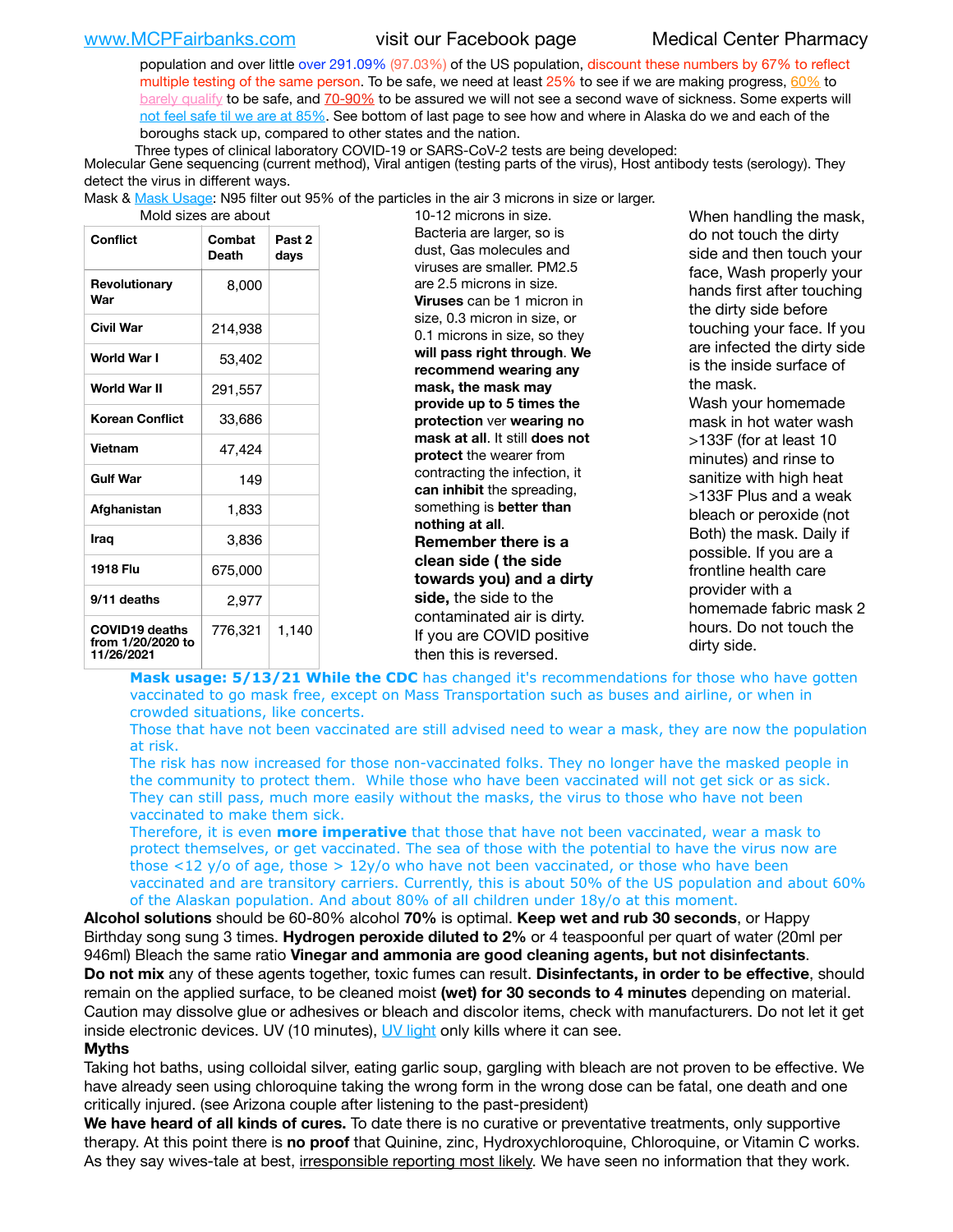[www.MCPFairbanks.com](http://www.MCPFairbanks.com) visit our Facebook page Medical Center Pharmacy

There have been ineffective dosing issues, over-dosing issues, permanently killing the senses of smell or taste, inappropriate usage, cardiac arrhythmias, and death from the usage of these agents have been reported. The virus may die out with heat of summer, or cold weather, this is a myth, There are a couple of studies at show the virus can withstand 98F. We know the body tries to use up to 104F to potentiate our immune system, to kill viruses. Taking NSAID, Aspirin, Ach-Inhibitors, Arb's and you get the COVID-19 infection are not contraindicated and no clinical evidence that says you should stop any of these classes of medications. It would be misguided and ill advised if you did so, In other words, Unless your doctor makes changes, keep taking your medications unless told to do otherwise.

**Vaccine Myths and Fake information:** There are no microchips, tracking devices, fetus tissue, at all in the vaccines. Vaccines will not and can not change your DNA., It can not change the fertility of men or women. It seems to be safe to the fetus and pregnant women. You should continue to wear a mask til we get to Herd Immunity levels, but can remove masks if you are outdoors, but not at concerts where you are close together. You should still get vaccinated complete series) even if you got COVID. If you have some of the co-morbidities, it is important that you do get vaccinated, the side effects of the vaccine will be milder and survivable than getting COVID. When you have questions, ask a pharmacist or your doctor.

As of 12/21/20, DHSS was aware of 11 reports regarding possible allergic reactions from Alaska's hospitals to CDC: Bartlett Regional Hospital (8), Providence Alaska (2) and Fairbanks Memorial Hospital (1). Two were identified as anaphylaxis and one of those resulted in hospitalization for ongoing monitoring. In the other three cases, symptoms were mild and not considered anaphylaxis. the hospitalized patient has been discharged and is doing well. The CDC said there appears to be no obvious geographic clustering of these reactions, nor

was a specific production lot involved. People who experience anaphylaxis after the first dose should not receive a second dose, according to CDC recommendations. For being one of the first states in that nation to start

vaccinating, those <16y/o, we have slowed down vaccinations to where we are now way behind. More people are getting sick more frequently. Soon we will have more deaths. Due to vaccination resistance, Alaska has pushed itself into near last place, in the nation, as to when we will reach "herd immunity". This is the date when we can safely remove our masks and other restrictions.

Check our website [www.MCPFairbanks.com](http://www.MCPFairbanks.com) for the 13 testing sites in the interior of Alaska.

**Who is eligible now?** All Alaskans >5 y/o, can receive the Pfizer vaccine and those >18 y/o can receive all of the other

vaccines, all visitors can get vaccinated. Johnson and Johnson, has been reinstated, but I would caution not to give it to women 12-50 years old. Booster available >18y/o. For details about eligibility, to find a provider visit [covidvax.alaska.gov.](https://lnks.gd/l/eyJhbGciOiJIUzI1NiJ9.eyJidWxsZXRpbl9saW5rX2lkIjoxMDYsInVyaSI6ImJwMjpjbGljayIsImJ1bGxldGluX2lkIjoiMjAyMTAxMjguMzQwODU3NjEiLCJ1cmwiOiJodHRwOi8vZGhzcy5hbGFza2EuZ292L2RwaC9FcGkvaWQvUGFnZXMvQ09WSUQtMTkvdmFjY2luZS5hc3B4In0.-Xwhl42jAWOMS7ewfS85uxwrwjohCso3Sb81DuDKtxU/s/500544915/br/93796640171-l) for vaccination sites or call 1-907-646-3322 for questions [covid19vaccine@alaska.gov](mailto:covid19vaccine@alaska.gov?subject=COVID19%20Vaccine%20questions) 9 am – 6:30 pm Monday - Friday and 9 am-4:30 pm Saturday and Sunday. You may be put on hold, but you will not need to leave a message for a return phone call if you call within business hours. Keep these tips in mind when scheduling. checkout our website [www.MCPFairbanks.com](http://www.MCPFairbanks.com) Please keep these tips in mind when scheduling. Be sure to keep and save your proof of vaccination cards as you may need it for travel purposes in the future.

Gao Fu, the director of the China Centers for Disease Control, admitted on 4/10/2021 that the country's vaccines don't exactly give Covid-19 a knockout blow. One study from Brazil found that the vaccine from the Chinese company Sinovac was 50.4% effective, compared to Pfizer's 97%. Fu said the government is looking for ways to boost effectiveness.

# Many Alaskans live with underlying health concerns

You can not change your age but you can affect change with other risk factors. Nov. 17, 2020 for more information check out [Alaska DHSS Insights](http://dhss.alaska.gov/dph/Epi/id/Pages/COVID-19/blog/20201117.aspx)

Epidemiologists within the Section of Chronic Disease Prevention and Health Promotion analyzed reports from about 8,500 randomly-selected Alaska adults who participated in the annual [Behavioral Risk Factor Surveillance System \(BRFSS\)](http://dhss.alaska.gov/dph/Chronic/Pages/brfss/default.aspx) telephone survey between 2016 and 2018. About 67% of Alaska adults  $-$  two out of three  $-$  have at least one of the following ongoing health concerns that have been shown to increase chances for serious illness from COVID-19:

- 46% of Alaska adults are current or former smokers
- 32% have obesity BMI >30.0
- 8% have type 1 or type 2 diabetes
- 6% have chronic obstructive pulmonary disease (COPD)
- 5% have heart disease or have had a heart attack
- 2% have chronic kidney disease